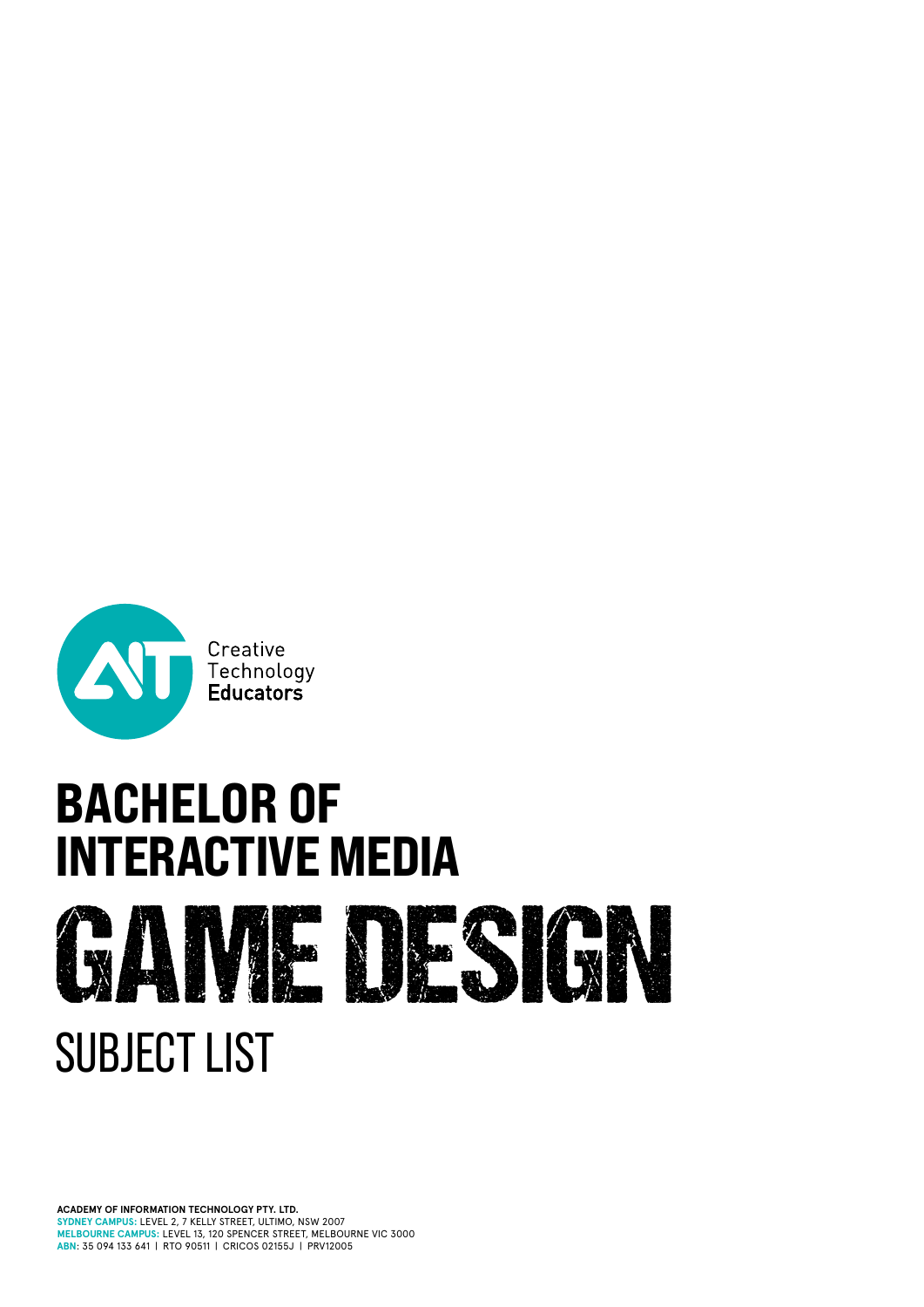# **BACHELOR OF<br>INTERACTIVE MEDIA** GAME DESIGN SUBJECT LIST



| <b>CONTENTS</b>             | <b>PAGE#</b> |
|-----------------------------|--------------|
| 2 YEAR - ACCELERATED DEGREE | $3 - 6$      |
| 3 YEAR – STANDARD DEGREE    | $7 - 10$     |
| <b>FLECTIVES</b>            | $11 - 12$    |

DIPLOMA OF INTERACTIVE MEDIA CRICOS CODE:087677B

ASSOCIATE DEGREE OF INTERACTIVE MEDIA CRICOS CODE:073204F

BACHELOR OF INTERACTIVE MEDIA (STANDARD) CRICOS CODE:073206D

BACHELOR OF INTERACTIVE MEDIA (ACCELERATED) CRICOS CODE:073205E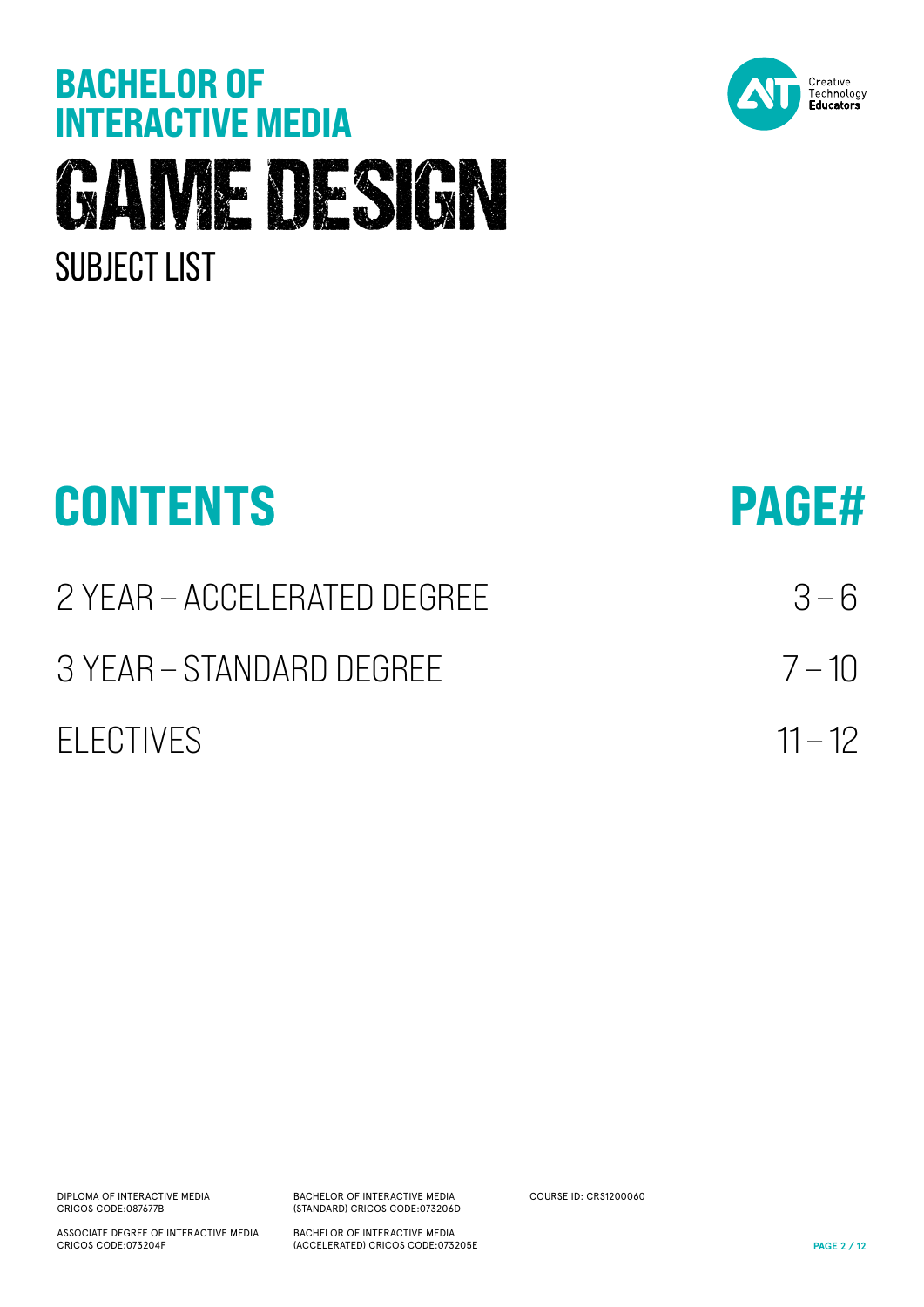# 2 YEAR – ACCELERATED DEGREE BACHELOR OF INTERACTIVE MEDIA GAME DESIGN



### **YEAR 1**

*(start dates February, May, or September)*

#### **TRIMESTER 1 — SUBJECTS**

#### **Digital Storytelling (MED1008)**

In this subject, students will learn how to use storytelling elements such as plot and character to make engaging films and games. Students will learn the steps of developing an idea to a point that it can be produced. These steps include development of logline, treatment, script, storyboard and animatic. Students will also discuss interactive digital storytelling and the opportunities different types of media can offer.

#### **Creative Drawing (DES1020)**

In this subject, students will be introduced to the basics of drawing. They will learn the basic fundamentals of all art creation such as: line, form, colour, texture, value and shape. Students will learn different creative drawing styles and apply them using various techniques. Students will also be challenged to venture out of their comfort zones and broaden their understanding of styles and mediums, as well as develop their knowledge of theory and research on successful creative drawing.

#### **TRIMESTER 2 — SUBJECTS**

#### **Screen Language (FIL1010)**

In this subject, students analyse and critique digital media using a theoretical framework of 'Entertainment'. Students also learn how to differentiate genre and forms of narrative communicative meaning. To ensure students are conversant in screen language on completion of the subject, they learn and critique narrative structure and visual style in depth. Elements of storytelling (e.g. theme and motif, design elements, mise en scene) are incorporated into the studies as well visual coding within digital media.

#### **Digital Images (DES1013)**

In this subject, students will learn the basic skills and knowledge needed to create digital graphics. They will learn to use industry-standard pixel, vector and layout-based tools, and also learn how these tools are integrated into wider digital practice. Students apply theory and evidence-based practice when creating and enhancing images.

#### **Shooting and Editing (DES1050)**

In this subject, students will be introduced to shooting and editing. The key focus of the subject is the fusing of three elements: photography, cinematography and editing. In engaging with best practice and widely used industry techniques, 'Shooting & Editing' challenges students to take a quick glimpse of screen production. A key learning outcome is that students produce their own material, photographs and videos, and edit them for multiple modern screen media platforms.

#### **Animation (ANI1016)**

In this subject, students will learn the processes used in animation. They will explore the basic concepts and crafts of character design such as character animation, timing, movement, composition and background art. These concepts will be drawn from traditional methodologies and will be applied using stop motion. Students will develop critical, conceptual and practical skills appropriate to creating animation.

#### **Game Design (MED1022)**

In this subject, students learn the principles of game design and how to apply these effectively to their own games. Students critically review case studies of traditional and electronic games to modern games and contemporary industry standards. The outcome will be the ability for the student to design engaging and effective games and game mechanics.

#### **2D Interactivity (INT1028)**

In this subject, students learn the fundamentals of programming by making a game. Throughout the subject students must utilise problem solving, programming logic and calculations to create fun and exciting interactive projects. A range of theories and research findings on 2D interactivity are included to ensure students gain a solid grounding in important models and tools needed to address common design challenges.

DIPLOMA OF INTERACTIVE MEDIA CRICOS CODE:087677B

ASSOCIATE DEGREE OF INTERACTIVE MEDIA CRICOS CODE:073204F

BACHELOR OF INTERACTIVE MEDIA (STANDARD) CRICOS CODE:073206D

BACHELOR OF INTERACTIVE MEDIA (ACCELERATED) CRICOS CODE:073205E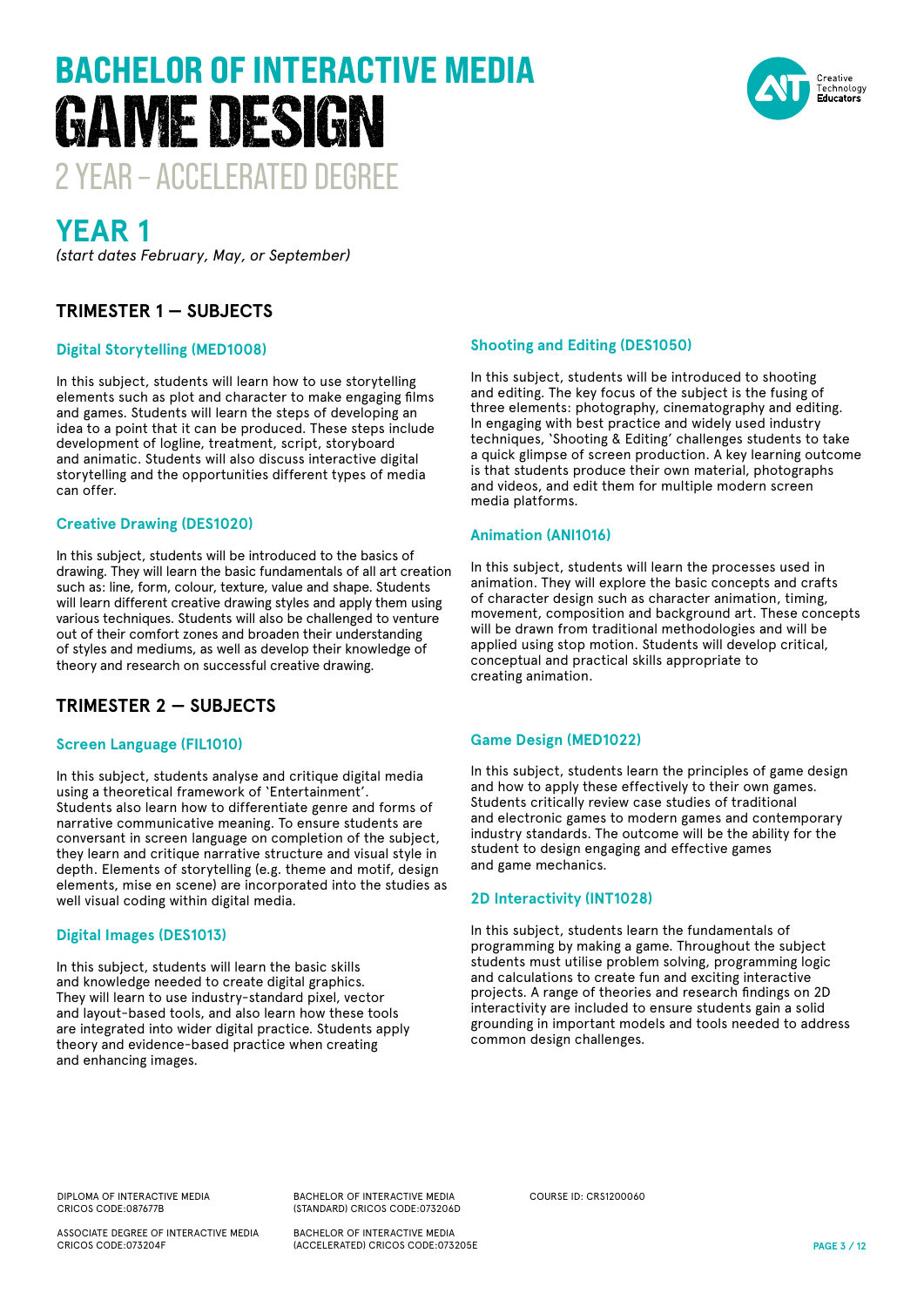# 2 YEAR – ACCELERATED DEGREE BACHELOR OF INTERACTIVE MEDIA GAME DESIGN



#### **TRIMESTER 3 — SUBJECTS**

#### **Digital Pathways (MED1001)**

In this subject, students will learn the pathways art has taken, in which it has been influenced by remarkable individuals, culture, philosophy and historical events, to get to its contemporary forms. Students will develop an informed and knowledgeable vocabulary which will give them the ability to critique, discuss and review a wide range of visual culture and contemporary art practices. These tools and insights will enable students to better understand, and use contemporary aesthetics in digital media.

#### **Digital Audio Design (FIL1020)**

In this subject, students will be introduced to the creative and technical aspects of sound in digital media. Students will gain experience in recording sound, processing sound, and implementing it in a range of contexts. Students will learn to apply sound design principles which enhance and compliments communication, meaning and emotion in their works.

#### **Game Development (INT1029)**

This subject introduces students to using an industry standard 3D game engine. Students will use this software for developing future games and major projects.

The subject involves learning object oriented programming to design and develop interactive games. Upon successful completion of this subject, students will be able to operate a game engine proficiently to develop simple 3D games, become familiar with programming fundamentals and most importantly develop their problem solving skills.

#### **Introduction to 3D (ANI1006)**

Students will be taught the basic underlying principles required to create their first 3D models and animations. Students will learn using industry standard software: 3D interface navigation, basic 3D tools and techniques, character design, modeling tools, texturing, lighting, animation and rendering methods.

**YEAR 2** *(start dates February, May, or September)*

#### **TRIMESTER 1 — SUBJECTS**

#### **Entertainment and Media (MED1060)**

In this subject, students will examine the role of entertainment and media in interactive media. Through a critical examination of the social and psychological reasons behind why we seek entertainment, students will identify the key characteristics of entertainment and the history and evolution of different forms of entertainment. A further area explored are the trends and issues that are shaping the global entertainment market, the role of producers in the commercialisation of the entertainment industry, and the impact upon contemporary audiences.

#### **Design Principles (DES1014)**

In this subject students learn about the fundamental design elements, such as colour, tone, shape, rhythm and texture, and how to apply these across a range of contexts in order to draw the eye and communicate concepts. Students will learn how to rationalise conceptual designs, be involved in constructive criticism activities in a professional and productive manner, and develop their own voice through exploration of design knowledge and theory.

#### **Elective 1**

Students may choose an elective from the approved elective subject list.

#### **Game Assets (ANI3056)**

In this subject, students have the opportunity to expand the skills they developed during Introduction to 3D with the programs of Maya and Texturing from Photoshop and combining them together. The subject is project based with a strong focus on low poly modelling for games. The major roles in the 3D production pipeline are covered through concept art, design, modelling, UV unwrapping, texturing, exporting and importing into a game engine. Studying this subject gives students a deeper understanding and will primarily be focused on the inner workings of game props and asset building that contributes to the process of creating game levels within a game engine.

DIPLOMA OF INTERACTIVE MEDIA CRICOS CODE:087677B

BACHELOR OF INTERACTIVE MEDIA (STANDARD) CRICOS CODE:073206D

ASSOCIATE DEGREE OF INTERACTIVE MEDIA CRICOS CODE:073204F

BACHELOR OF INTERACTIVE MEDIA (ACCELERATED) CRICOS CODE:073205E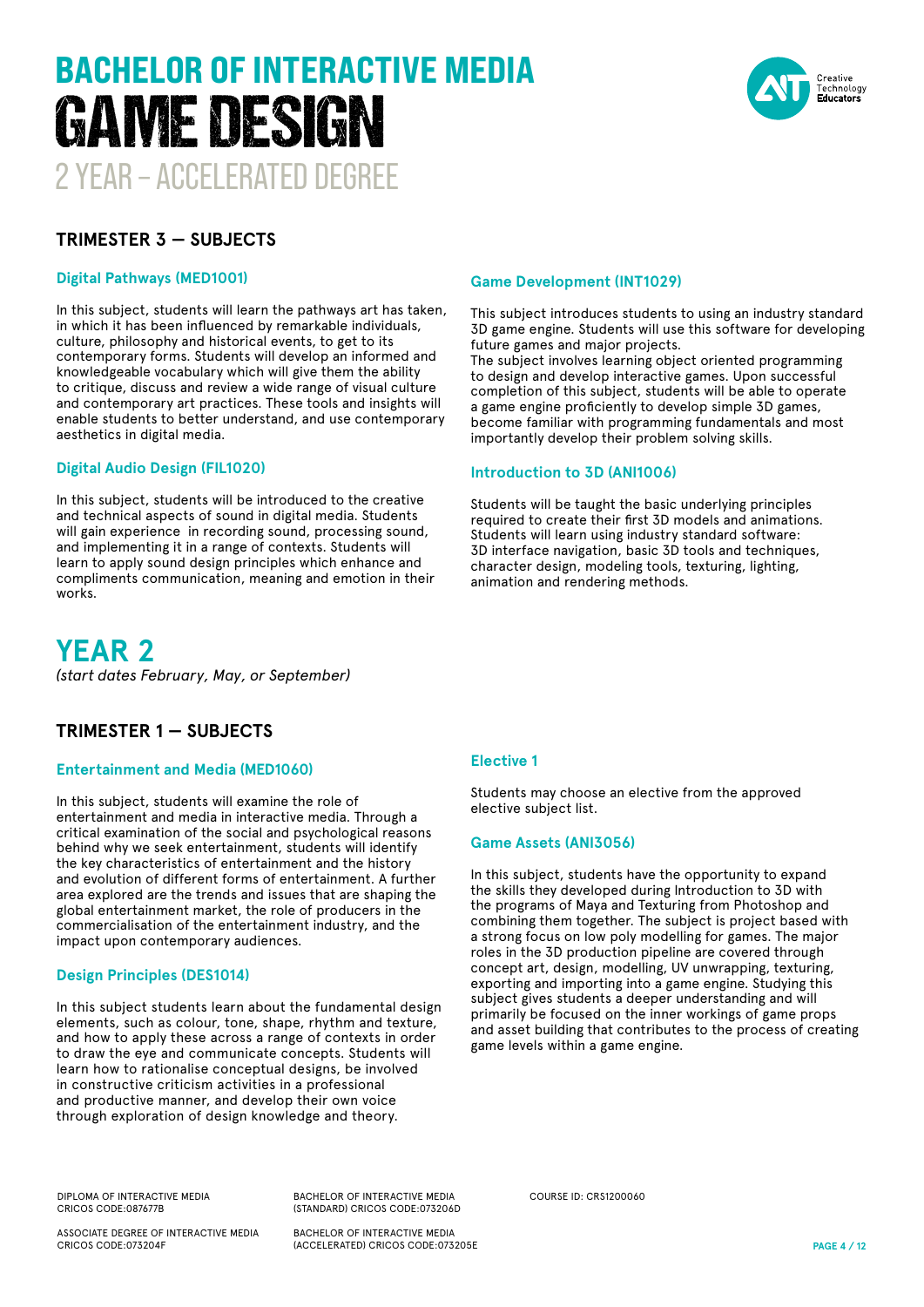# 2 YEAR – ACCELERATED DEGREE BACHELOR OF INTERACTIVE MEDIA GAME DESIGN



#### **TRIMESTER 2 — SUBJECTS**

#### **Decoding Media (MED3011)**

In this subject, students will learn how to assess and critique a range of mass visual media, including movies ,TV, games and the internet. Students learn how to source, interpret and apply qualitative and quantitative research methods. Students will critically understand the impact of politics, society and culture in an interactive media environment. A range of text types and media sources are used to decode media.

#### **Elective 2 & 3**

Students may choose an elective(s) from the approved elective subject list.

#### **The Forge 1 (PRO1000)**

Forge 1 is the first part of a subject that runs across 2 terms where students will learn to operate in a professional team under workplace-like pressure, applying their knowledge, skills and aptitudes to complete a project to contemporary industry standards. In Forge 1 the focus will be on researching client needs and preparing a range of pre-production material required for the development of an industry project. Planning and project management skills will be sharpened, and pre-visualization of narrative content will be developed to deliver comprehensive planning materials for a substantial production that will be completed in The Forge 2 in the final term of study. A key aim of the subject is to develop the student's speed and efficiency in a collaborative work environment. The process of brief, plan, execute, present and reflect will help students become accustomed to projectbased work. Students will be mentored, critiqued and assessed during this process, with industry experts providing feedback on project outcomes.

#### **TRIMESTER 3 — SUBJECTS**

#### **Elective 4**

Students may choose an elective from the approved elective subject list.

#### **The Launchpad (PRO1010)**

This subject helps students search for and prepare themselves for employment. It provides guidelines for how to prepare effective resources for enhancing their prospects in finding employment. Students will be introduced to interview techniques and personal branding through the development of a professional internet and social media presence. They will also learn how to produce effective presentations of their high-quality work, targeted at employers.

#### **The Forge 2 (PRO1001)**

The Forge 2 is part of a subject that runs across 2 terms, where students will learn to operate in a professional team, under workplace-like pressure, applying their knowledge, skills and attitudes to complete a project to contemporary industry standards. During The Forge, students will focus on developing an industry project, based on the pre-production elements that were completed during The Forge 1 subject.

The production, to be completed in teams, will be developed in a double subject and presented to industry representatives at the completion of the project.

A key aim of the subject is to develop the student's speed and efficiency in a collaborative work environment. The process of brief, plan, execute, present and reflect will help students become accustomed to project-based work. The subject also challenges students to innovate, to learn from both success and failure, to "know themselves", and to learn how to work with others. Students will be mentored, critiqued and assessed during this process, with industry experts providing feedback on project outcomes.

DIPLOMA OF INTERACTIVE MEDIA CRICOS CODE:087677B

ASSOCIATE DEGREE OF INTERACTIVE MEDIA CRICOS CODE:073204F

BACHELOR OF INTERACTIVE MEDIA (STANDARD) CRICOS CODE:073206D

BACHELOR OF INTERACTIVE MEDIA (ACCELERATED) CRICOS CODE:073205E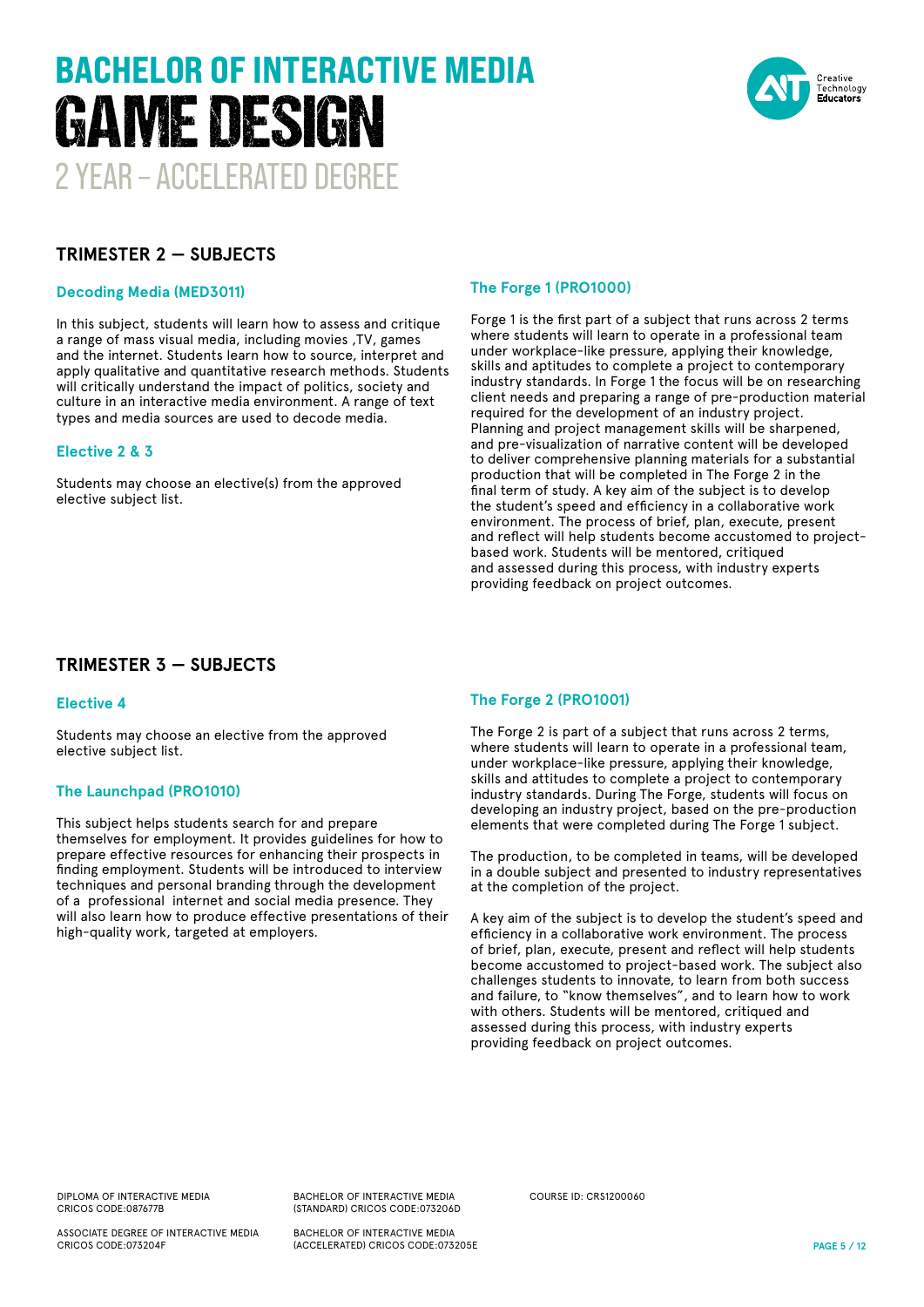# BACHELOR OF INTERACTIVE MEDIA GAME DESIGN



2 YEAR – ACCELERATED DEGREE

| <b>YEAR1</b>                                        |                                           |                                                                            |                                                                                      |                          |  |  |
|-----------------------------------------------------|-------------------------------------------|----------------------------------------------------------------------------|--------------------------------------------------------------------------------------|--------------------------|--|--|
| <b>T1</b>                                           | Digital Storytelling MED1008              | Creative Drawing DES1020                                                   | Shooting and Editing<br><b>DES1050</b>                                               | <b>Animation ANI1016</b> |  |  |
| T <sub>2</sub>                                      | Screen Language FIL1010                   | Digital Images DES1013<br>Game Design MED1022                              |                                                                                      | 2D Interactivity INT1028 |  |  |
| <b>EXIT: DIPLOMA OF INTERACTIVE MEDIA</b>           |                                           |                                                                            |                                                                                      |                          |  |  |
| T <sub>3</sub>                                      | Digital Pathways MED1001                  |                                                                            | Digital Audio Design FIL1020   Game Development INT1029   Introduction to 3D ANI1006 |                          |  |  |
| <b>YEAR 2</b>                                       |                                           |                                                                            |                                                                                      |                          |  |  |
| T1                                                  | <b>Entertainment and Media</b><br>MED1060 | Design Principles DES1014                                                  | <b>Preferred Elective 1</b><br><b>Advanced Game Assets</b><br>ANI3060                | Game Assets ANI3056      |  |  |
| <b>EXIT: ASSOCIATE DEGREE IN INTERACTIVE MEDIA*</b> |                                           |                                                                            |                                                                                      |                          |  |  |
| T <sub>2</sub>                                      | Decoding Media MED3011                    | <b>Preferred Elective 2</b><br><b>Advanced Game</b><br>Development INT3030 | Elective 3                                                                           | The Forge 1 PRO1000      |  |  |
| T <sub>3</sub>                                      | Elective 4                                | The Launchpad PRO1010                                                      | The Forge 2 PRO1001                                                                  | The Forge 2 PRO1001      |  |  |
| <b>EXIT: BACHELOR OF INTERACTIVE MEDIA*</b>         |                                           |                                                                            |                                                                                      |                          |  |  |

\* Students studying this qualification do so with a specialist focus on GAME DESIGN

CRICOS CODE:073204F

ASSOCIATE DEGREE OF INTERACTIVE MEDIA

BACHELOR OF INTERACTIVE MEDIA (STANDARD) CRICOS CODE:073206D

BACHELOR OF INTERACTIVE MEDIA (ACCELERATED) CRICOS CODE:073205E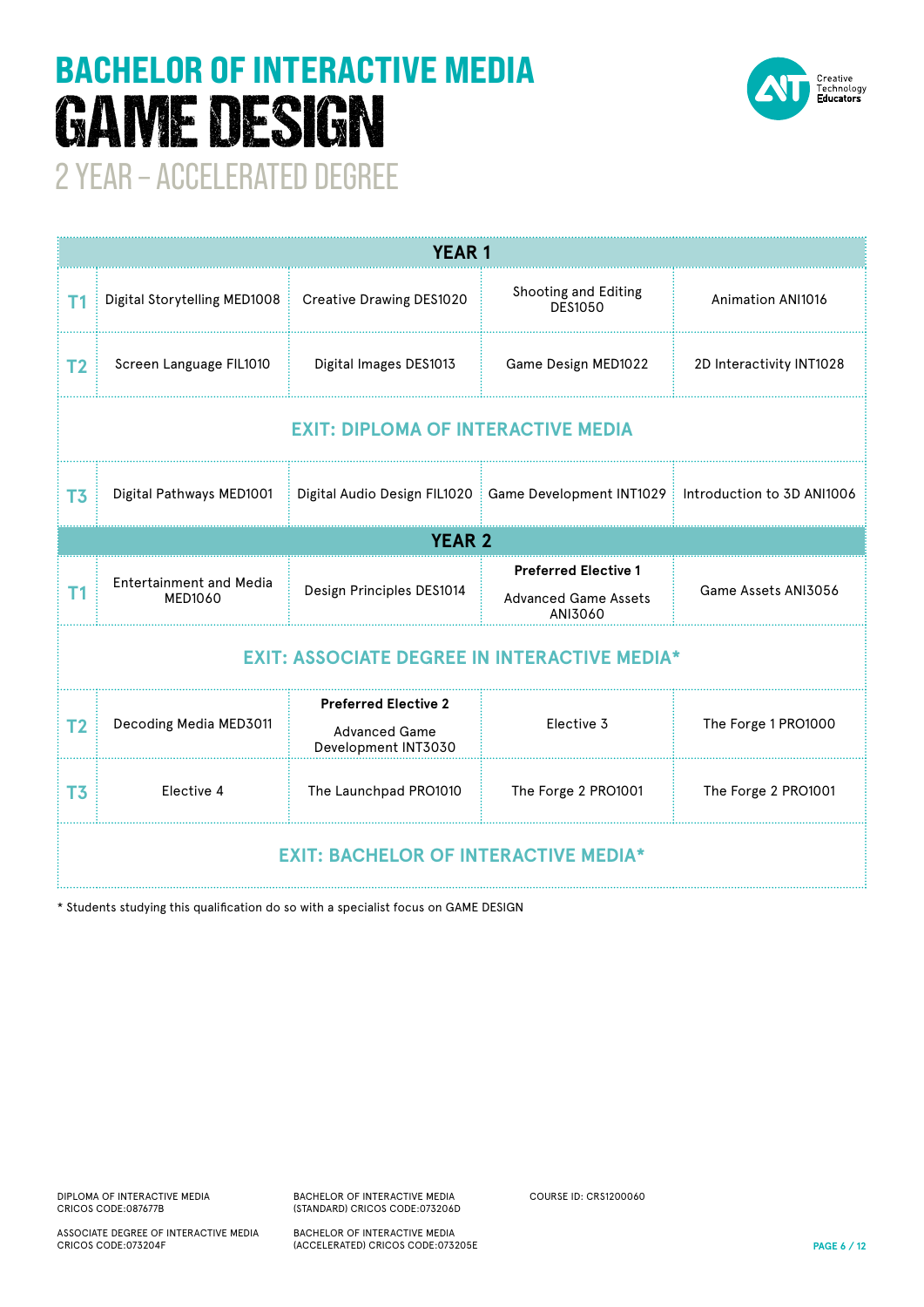#### DIPLOMA OF INTERACTIVE MEDIA CRICOS CODE:087677B

ASSOCIATE DEGREE OF INTERACTIVE MEDIA CRICOS CODE:073204F

BACHELOR OF INTERACTIVE MEDIA (STANDARD) CRICOS CODE:073206D

BACHELOR OF INTERACTIVE MEDIA (ACCELERATED) CRICOS CODE:073205E

**PAGE 7 / 12**

## **YEAR 1**

*(start dates February, May, or September)*

3 YEAR – STANDARD DEGREE

GAME DESIGN

BACHELOR OF INTERACTIVE MEDIA

#### **TRIMESTER 1 — SUBJECTS**

#### **Digital Storytelling (MED1008)**

In this subject, students will learn how to use storytelling elements such as plot and character to make engaging films and games. Students will learn the steps of developing an idea to a point that it can be produced. These steps include development of logline, treatment, script, storyboard and animatic. Students will also discuss interactive digital storytelling and the opportunities different types of media can offer.

#### **Creative Drawing (DES1020)**

In this subject, students will be introduced to the basics of drawing. They will learn the basic fundamentals of all art creation such as: line, form, colour, texture, value and shape. Students will learn different creative drawing styles and apply them using various techniques. Students will also be challenged to venture out of their comfort zones and broaden their understanding of styles and mediums, as well as develop their knowledge of theory and research on successful creative drawing.

#### **Shooting and Editing (DES1050)**

In this subject, students will be introduced to shooting and editing. The key focus of the subject is the fusing of three elements: photography, cinematography and editing. In engaging with best practice and widely used industry techniques, 'Shooting & Editing' challenges students to take a quick glimpse of screen production. A key learning outcome is that students produce their own material, photographs and videos, and edit them for multiple modern screen media platforms.

#### **TRIMESTER 2 — SUBJECTS**

#### **Animation (ANI1016)**

In this subject, students will learn the processes used in animation. They will explore the basic concepts and crafts of character design such as character animation, timing, movement, composition and background art. These concepts will be drawn from traditional methodologies and will be applied using stop motion. Students will develop critical, conceptual and practical skills appropriate to creating animation.

#### **Screen Language (FIL1010)**

In this subject, students analyse and critique digital media using a theoretical framework of 'Entertainment'. Students also learn how to differentiate genre and forms of narrative communicative meaning. To ensure students are conversant in screen language on completion of the subject, they learn and critique narrative structure and visual style in depth. Elements of storytelling (e.g. theme and motif, design elements, mise en scene) are incorporated into the studies as well visual coding within digital media.

#### **Digital Images (DES1013)**

In this subject, students will learn the basic skills and knowledge needed to create digital graphics. They will learn to use industry-standard pixel, vector and layout-based tools, and also learn how these tools are integrated into wider digital practice. Students apply theory and evidence-based practice when creating and enhancing images.

COURSE ID: CRS1200060

#### **TRIMESTER 3 — SUBJECTS**

#### **Game Design (MED1022)**

In this subject, students learn the principles of game design and how to apply these effectively to their own games.

Students critically review case studies of traditional and electronic games to modern games and contemporary industry standards. The outcome will be the ability for the student to design engaging and effective games and game mechanics.

#### **2D Interactivity (INT1028)**

In this subject, students learn the fundamentals of programming by making a game. Throughout the subject students must utilise problem solving, programming logic and calculations to create fun and exciting interactive projects.

A range of theories and research findings on 2D interactivity are included to ensure students gain a solid grounding in important models and tools needed to address common design challenges.

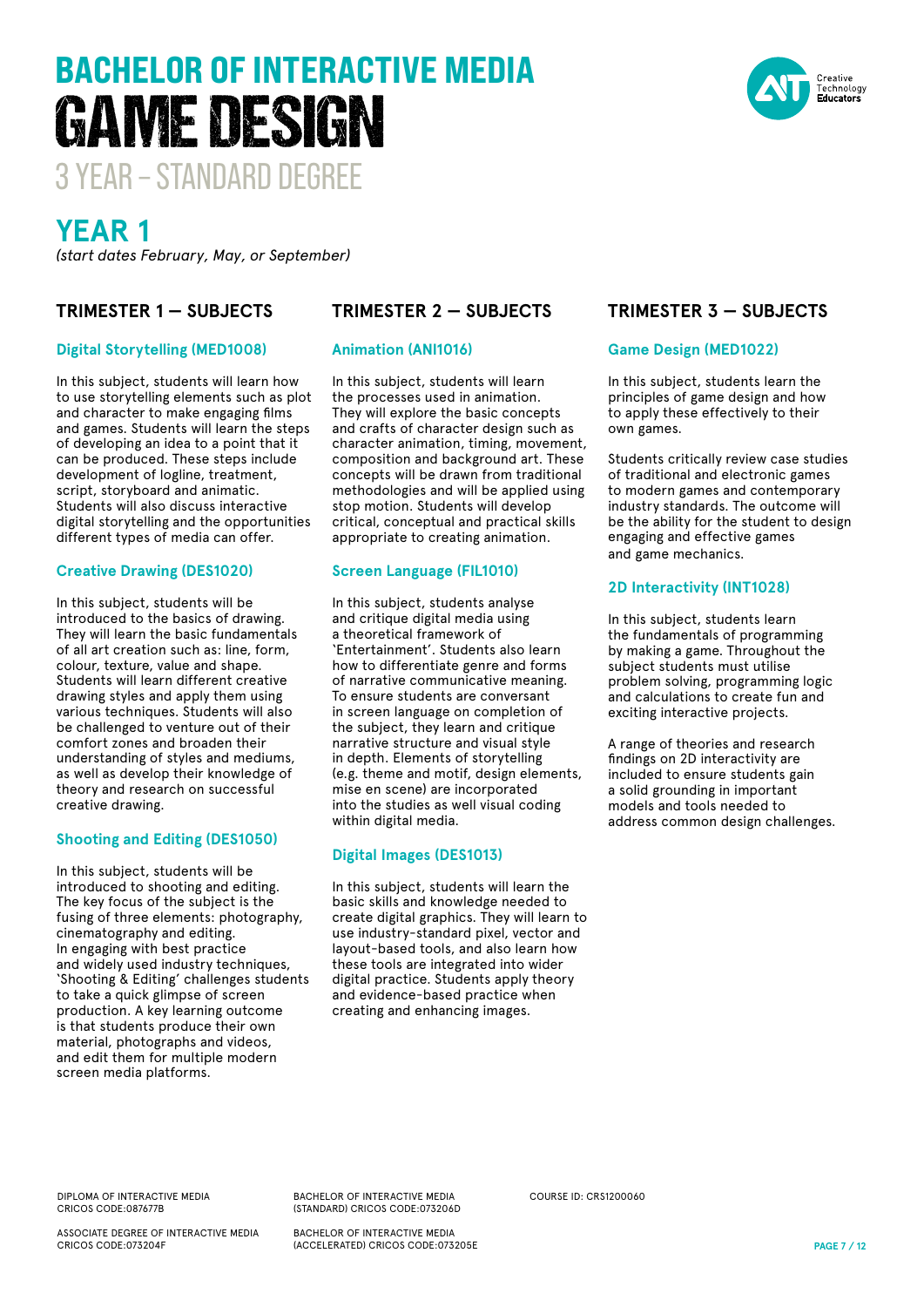#### DIPLOMA OF INTERACTIVE MEDIA CRICOS CODE:087677B

ASSOCIATE DEGREE OF INTERACTIVE MEDIA CRICOS CODE:073204F

BACHELOR OF INTERACTIVE MEDIA (STANDARD) CRICOS CODE:073206D

BACHELOR OF INTERACTIVE MEDIA (ACCELERATED) CRICOS CODE:073205E

COURSE ID: CRS1200060



BACHELOR OF INTERACTIVE MEDIA



### **YEAR 2**

*(start dates February, May, or September)*

GAME DESIGN

#### **TRIMESTER 1 — SUBJECTS**

#### **Digital Pathways (MED1001)**

In this subject, students will learn the pathways art has taken, in which it has been influenced by remarkable individuals, culture, philosophy and historical events, to get to its contemporary forms. Students will develop an informed and knowledgeable vocabulary which will give them the ability to critique, discuss and review a wide range of visual culture and contemporary art practices. These tools and insights will enable students to better understand, and use contemporary aesthetics in digital media.

#### **Digital Audio Design (FIL1020)**

In this subject, students will be introduced to the creative and technical aspects of sound in digital media. Students will gain experience in recording sound, processing sound, and implementing it in a range of contexts. Students will learn to apply sound design principles which enhance and compliments communication, meaning and emotion in their works.

#### **Game Development (INT1029)**

This subject introduces students to using an industry standard 3D game engine. Students will use this software for developing future games and major projects. The subject involves learning object oriented programming to design and develop interactive games. Upon successful completion of this subject, students will be able to operate a game engine proficiently to develop simple 3D games, become familiar with programming fundamentals and most importantly develop their problem solving skills.

#### **TRIMESTER 2 — SUBJECTS**

#### **Introduction to 3D (ANI1006)**

Students will be taught the basic underlying principles required to create their first 3D models and animations. Students will learn using industry standard software: 3D interface navigation, basic 3D tools and techniques, character design, modeling tools, texturing, lighting, animation and rendering methods.

#### **Entertainment and Media (MED1060)**

In this subject, students will examine the role of entertainment and media in interactive media. Through a critical examination of the social and psychological reasons behind why we seek entertainment, students will identify the key characteristics of entertainment and the history and evolution of different forms of entertainment. A further area explored are the trends and issues that are shaping the global entertainment market, the role of producers in the commercialisation of the entertainment industry, and the impact upon contemporary audiences.

#### **Design Principles (DES1014)**

In this subject students learn about the fundamental design elements, such as colour, tone, shape, rhythm and texture, and how to apply these across a range of contexts in order to draw the eye and communicate concepts. Students will learn how to rationalise conceptual designs, be involved in constructive criticism activities in a professional and productive manner, and develop their own voice through exploration of design knowledge and theory.

#### **TRIMESTER 3 — SUBJECTS**

#### **Elective 1**

Students may choose an elective from the approved elective subject list.

#### **Game Assets (ANI3056)**

In this subject, students have the opportunity to expand the skills they developed during Introduction to 3D with the programs of Maya and Texturing from Photoshop and combining them together.

The subject is project based with a strong focus on low poly modelling for games. The major roles in the 3D production pipeline are covered through concept art, design, modelling, UV unwrapping, texturing, exporting and importing into a game engine. Studying this subject gives students a deeper understanding and will primarily be focused on the inner workings of game props and asset building that contributes to the process of creating game levels within a game engine.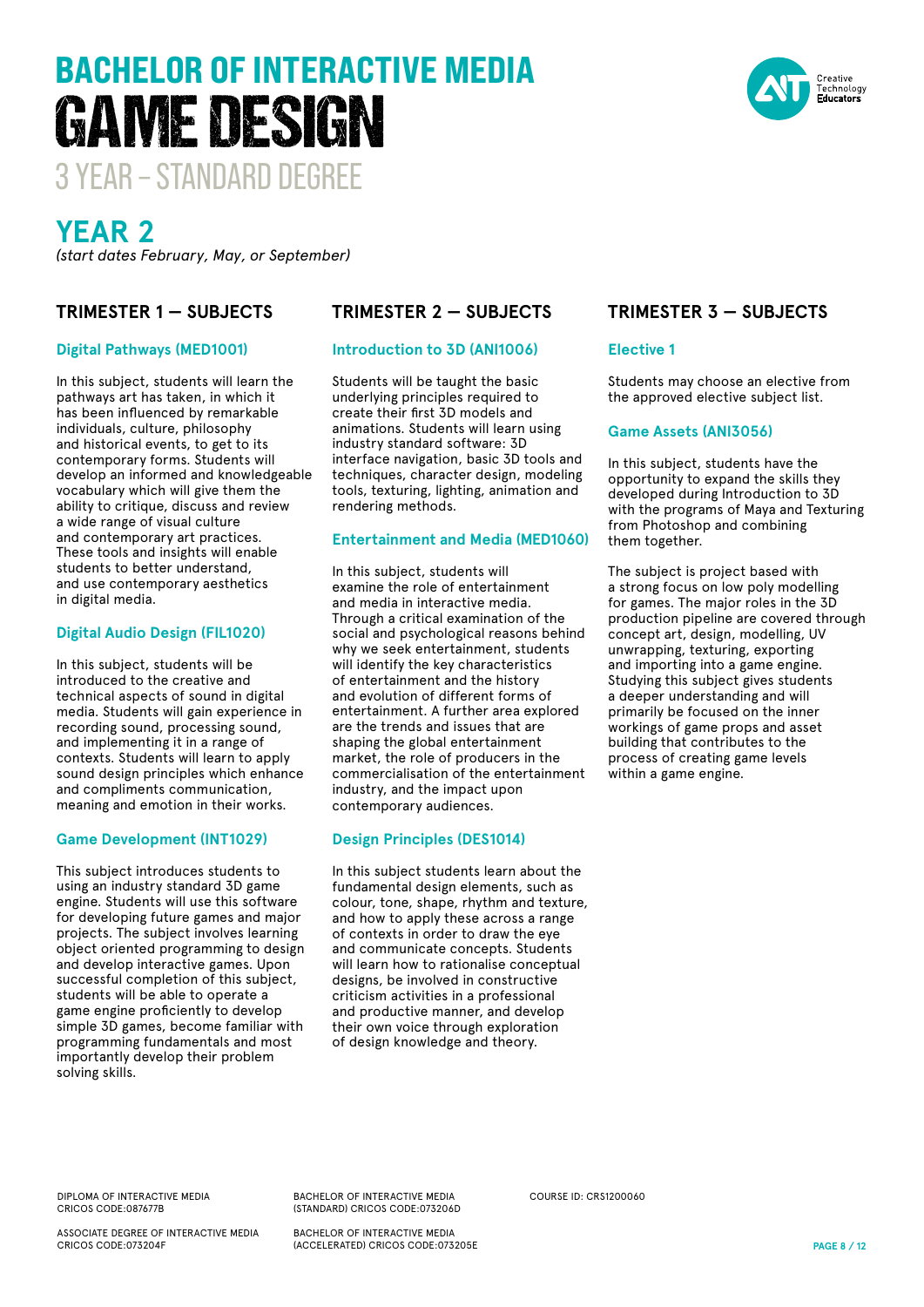#### DIPLOMA OF INTERACTIVE MEDIA CRICOS CODE:087677B

ASSOCIATE DEGREE OF INTERACTIVE MEDIA CRICOS CODE:073204F

BACHELOR OF INTERACTIVE MEDIA (STANDARD) CRICOS CODE:073206D

BACHELOR OF INTERACTIVE MEDIA (ACCELERATED) CRICOS CODE:073205E

# **YEAR 3**

*(start dates February, May, or September)*

3 YEAR – STANDARD DEGREE

GAME DESIGN

BACHELOR OF INTERACTIVE MEDIA

#### **TRIMESTER 1 — SUBJECTS**

#### **Decoding Media (MED3011)**

In this subject, students will learn how to assess and critique a range of mass visual media, including movies ,TV, games and the internet. Students learn how to source, interpret and apply qualitative and quantitative research methods. Students will critically understand the impact of politics, society and culture in an interactive media environment. A range of text types and media sources are used to decode media.

#### **Elective 2 & 3**

Students may choose an elective(s) from the approved elective subject list.

#### **TRIMESTER 2 — SUBJECTS**

#### **Elective 4**

Students may choose an elective from the approved elective subject list.

#### **The Forge 1 (PRO1000)**

Forge 1 is the first part of a subject that runs across 2 terms where students will learn to operate in a professional team under workplace-like pressure, applying their knowledge, skills and aptitudes to complete a project to contemporary industry standards. In Forge 1 the focus will be on researching client needs and preparing a range of pre-production material required for the development of an industry project. Planning and project management skills will be sharpened, and pre-visualization of narrative content will be developed to deliver comprehensive planning materials for a substantial production that will be completed in The Forge 2 & 3 in the final term of study. A key aim of the subject is to develop the student's speed and efficiency in a collaborative work environment. The process of brief, plan, execute, present and reflect will help students become accustomed to projectbased work. Students will be mentored, critiqued and assessed during this process, with industry experts providing feedback on project outcomes.

#### **The Launchpad (PRO1010)**

This subject helps students search for and prepare themselves for employment. It provides guidelines for how to prepare effective resources for enhancing their prospects in finding employment. Students will be introduced to interview techniques and personal branding through the development of a professional internet and social media presence. They will also learn how to produce effective presentations of their highquality work, targeted at employers.

COURSE ID: CRS1200060

#### **TRIMESTER 3 — SUBJECTS**

#### **The Forge 2 (PRO1001)**

The Forge 2 is part of a subject that runs across 2 terms, where students will learn to operate in a professional team, under workplace-like pressure, applying their knowledge, skills and attitudes to complete a project to contemporary industry standards. During The Forge, students will focus on developing an industry project, based on the pre-production elements that were completed during The Forge 1 subject. The production, to be completed in teams, will be developed in a double subject and presented to industry representatives at the completion of the project.

A key aim of the subject is to develop the student's speed and efficiency in a collaborative work environment. The process of brief, plan, execute, present and reflect will help students become accustomed to project-based work. The subject also challenges students to innovate, to learn from both success and failure, to "know themselves", and to learn how to work with others. Students will be mentored, critiqued and assessed during this process, with industry experts providing feedback on project outcomes.

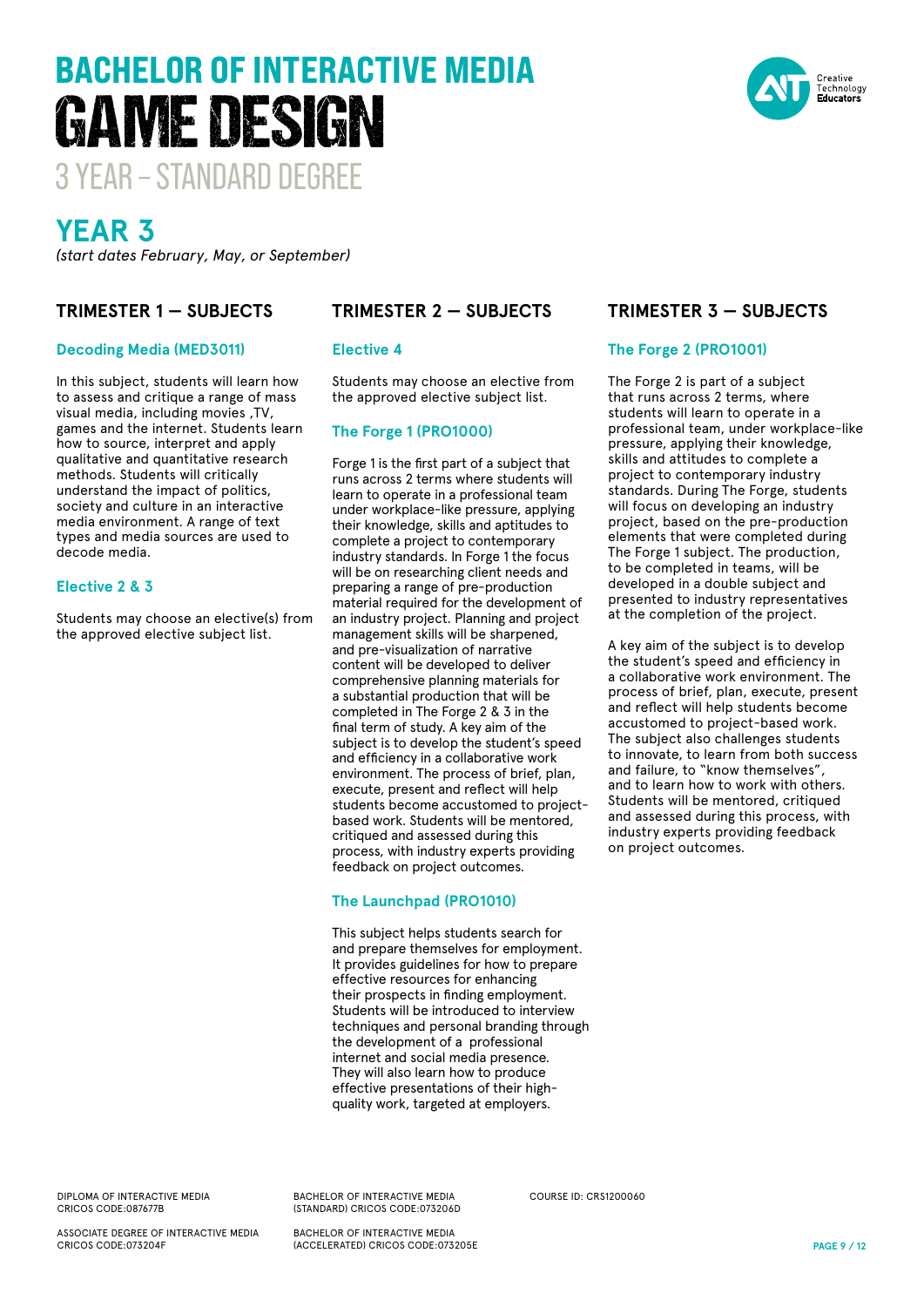# 3 YEAR – STANDARD DEGREE BACHELOR OF INTERACTIVE MEDIA GAME DESIGN



| <b>YEAR1</b>                                        |                                                             |                                                     |                              |  |  |  |
|-----------------------------------------------------|-------------------------------------------------------------|-----------------------------------------------------|------------------------------|--|--|--|
| T <sub>1</sub>                                      | Digital Storytelling MED1008                                | <b>Creative Drawing DES1020</b>                     | Shooting and Editing DES1050 |  |  |  |
| T <sub>2</sub>                                      | <b>Animation ANI1016</b>                                    | Screen Language FIL1010                             | Digital Images DES1013       |  |  |  |
| T <sub>3</sub>                                      | Game Design MED1022                                         | 2D Interactivity INT1028                            |                              |  |  |  |
| <b>EXIT: DIPLOMA OF INTERACTIVE MEDIA</b>           |                                                             |                                                     |                              |  |  |  |
| <b>YEAR 2</b>                                       |                                                             |                                                     |                              |  |  |  |
| T <sub>1</sub>                                      | Digital Pathways MED1001                                    | Digital Audio Design FIL1020                        | Game Development INT1029     |  |  |  |
| T <sub>2</sub>                                      | Introduction to 3D ANI1006                                  | <b>Entertainment and Media</b><br>MED1060           | Design Principles DES1014    |  |  |  |
| T <sub>3</sub>                                      | <b>Preferred Elective 1</b><br>Advanced Game Assets ANI3060 | Game Assets ANI3056                                 |                              |  |  |  |
| <b>EXIT: ASSOCIATE DEGREE IN INTERACTIVE MEDIA*</b> |                                                             |                                                     |                              |  |  |  |
| <b>YEAR 3</b>                                       |                                                             |                                                     |                              |  |  |  |
| Τ1                                                  | Decoding Media MED3011                                      | <b>Preferred Elective 2</b><br><b>Advanced Game</b> | Elective 3                   |  |  |  |

\* Students studying this qualification do so with a specialist focus on GAME DESIGN

DIPLOMA OF INTERACTIVE MEDIA CRICOS CODE:087677B

BACHELOR OF INTERACTIVE MEDIA (STANDARD) CRICOS CODE:073206D

**T3** The Forge 2 PRO1001 The Forge 2 PRO1001

COURSE ID: CRS1200060

Development INT3030

**T2** Elective 4 **The Launchpad PRO1010** The Forge 1 PRO1000

**EXIT: BACHELOR OF INTERACTIVE MEDIA\***

ASSOCIATE DEGREE OF INTERACTIVE MEDIA CRICOS CODE:073204F

BACHELOR OF INTERACTIVE MEDIA (ACCELERATED) CRICOS CODE:073205E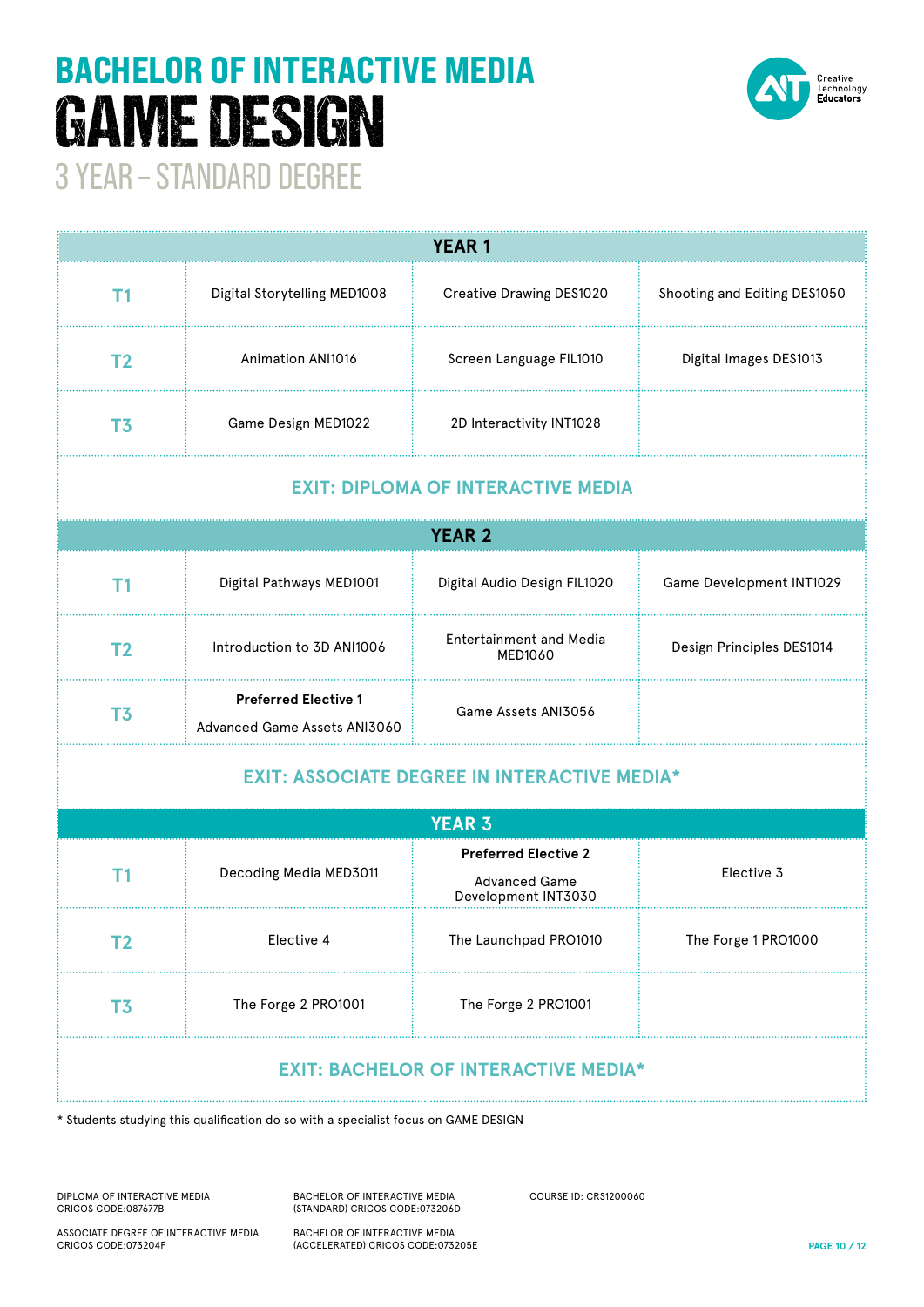# ELECTIVES BACHELOR OF INTERACTIVE MEDIA GAME DESIGN

reative Technology<br>**Educators** 

*Electives are subject to availability and certain electives have prerequisites.* 

#### **FILM RELATED**

#### **Motion Graphics ANI1050**

In this subject, students learn the skills required to create motion graphics. Students will learn how to deconstruct logos, build 2D characters, and prepare them for animation in Adobe After Effects and Cinema 4D. They will be taught how to work in 2D with a variety of files, and make an animation that serves to entertain and inform.

#### **Screen Production FIL1034**

In this subject, students learn about digital screen production skills informed by industry practice. Including skills in direction, editing, production, lighting and sound. Students will critically review and analyse a range of techniques in screen production, arrive at solutions through evidence-based research, and further their technical skills in screen production.

#### **Advanced Screen Production FIL3036**

In this subject, students examine screen production, through a series of techniques and tools, students work on producing a high quality film. Students approach the subject through the lens of screen editing and using common academic framework, theories and research to develop versatility and skill in their production repertoire. The subject is highly intensive and encourages team-work, time management and project management skills.

#### **Cinematography FIL1019**

In this subject, students will learn how to use the technical and creative aspects of Cinematography to help create the director's vision. They will learn how composition and lighting are used to communicate both fact and emotion. They will also learn, through hands-on experience, how to solve onset gripping and lighting problems and the importance of communication within a production team. Students will also study cinema masters and best practice and apply what they see to their own work.

#### **Visual Effects (VFX) FIL1060**

In this subject, students learn the basic skills required to create visual effects in industry standard software. Students will learn how to composite multiple pieces of footage together and add visual effects to live action shots. They will learn skills including Multipass CGI Compositing, Colour Grading/ Correction, Rotoscoping, Tracking, Keying, and Merge Operations to create a complete shot. Scholarly evidence and research findings are drawn upon to support students' knowledge of the discipline.

#### **ANIMATION RELATED**

#### **2D Animation ANI1017**

In this subject, students are introduced to a range of introductory skills for creating both basic and sophisticated animations. Students will learn how to develop and effectively use timeline based animation. Students will also learn the use of framebyframe animation, keyframing, importing and exporting images, drawing inside the development software, point based animation, tweening, animation on paths, effective walk cycles, nesting animations and the use of sound. Students will expand their range of drawing skills and also enhance their ability to create considered, welldesigned animations.

#### **3D Animation ANI1031**

In this subject, students will expand on their skills from Introduction to 3D. Students will develop a primary focus on animation and a secondary focus on rigging. Students will learn basic and intermediate animation theories and techniques. They will also apply the 12 principles of animation.

#### **Advanced 2D Animation ANI1037**

Students will learn how to plan, animate and composite a professional level 2D Animation. Students will also learn the importance of sound design within their productions. Advanced 2D Animation continues on from 2D Animation. Students will bring their storyboards from the previous semester to then refine and use to build a final animation production.

#### **Advanced 3D Animation ANI3032**

Students will learn in depth principles of performance animation. Students will learn to breathe life into their characters through the use of both age old and cutting edge animation techniques and will develop a strong understanding of emotion for acting. A primary focus will be on facial and full body performance animation. The subject will draw on a range of theoretical and research-based scholarship to explore cutting edge techniques and solutions in Advanced 3D animation.

#### **Animation Production ANI1044**

This subject aims to integrate traditional and digital animation production techniques, to produce an advanced, professionally finished animated outcome. Students will identify and apply industry best practice to inform project development and complete their project. They will also develop documentation needed for publishing and distribution of their animated film.

DIPLOMA OF INTERACTIVE MEDIA CRICOS CODE:087677B

ASSOCIATE DEGREE OF INTERACTIVE MEDIA CRICOS CODE:073204F

BACHELOR OF INTERACTIVE MEDIA (STANDARD) CRICOS CODE:073206D